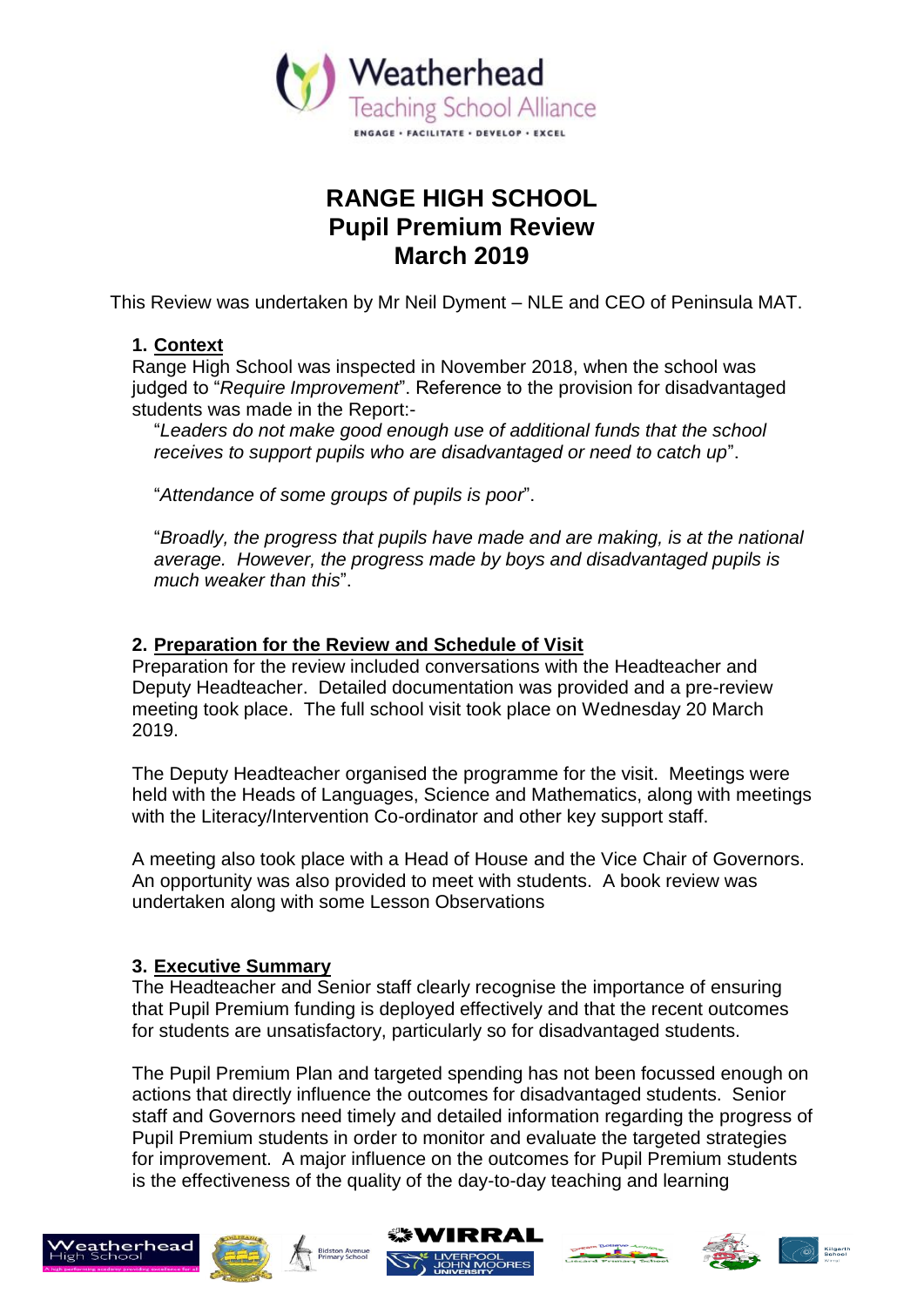

experience in the classroom. There is need for improvement in all aspects of Teaching and Learning and this will have a positive effect for all students and especially those who are disadvantaged.

Attendance for all students is a concern and is very poor for some disadvantaged students. A clearly defined action plan with regular monitoring reports for senior staff and Governors is needed. It is recognised that the school's Attendance Officer has only recently returned to work after a long absence. The attendance of the students is of a significant concern eg for those Higher/Middle Ability Year 9 students, their attendance is between 84% and 90%. More resources and a welldefined action plan relating to attendance is needed.

The Pupil Premium Plan for 2018-19 identified resources and actions to support disadvantaged students. A significant proportion of money was allocated to the provision for HLTA support in Literacy and Numeracy. There are only 13 lower ability disadvantaged students in the whole school and the use of 21% of the total Pupil Premium budget is not appropriate, as much of the work HLTAs undertake is with students that are not disadvantaged. Most of the Pupil Premium students are of Middle to Higher Ability and should not be in need of literacy intervention support. In Year 9, 80% of disadvantaged students are of Higher/Middle Ability.

The Assessment of students' work is of a variable quality, the school must focus on improving quality in this area – if effective, this will result in improved outcomes for all, but especially disadvantaged students, as they benefit most from the highest quality teaching.

Governors would benefit from more detailed reports on the progress of disadvantaged students. Information provided on a termly basis, that gives an indication of the progress of disadvantaged students in all Year Groups, along with their attendance profile, will help Governors focus and question the effectiveness of the targeted and funded activities plan for disadvantaged students. Governors are very keen to see improvements and the SLT will need to work with Governors to agree a regular QA Monitoring process with a focus on the success of ongoing actions linked to key information regarding student progress and attendance.

There are some excellent examples of good practice at departmental level. Systems in Mathematics for tracking and supporting disadvantaged students are comprehensive and effective – other curriculum areas would benefit if such systems are adopted and quality leadership drives the implementation.

## **4. Recent Performance – In-Year Data**

In-Year data shows some that Pupil Premium students are underperforming in all Year Groups. In Year 11, only 33% of Pupil Premium students are on or above target in English. In Year 11 Maths, 47% are on or above target. Underperformance for Pupil Premium students is apparent as early as Year 7, for example, in English, there are 14 Higher Ability Pupil Premium students and only 3











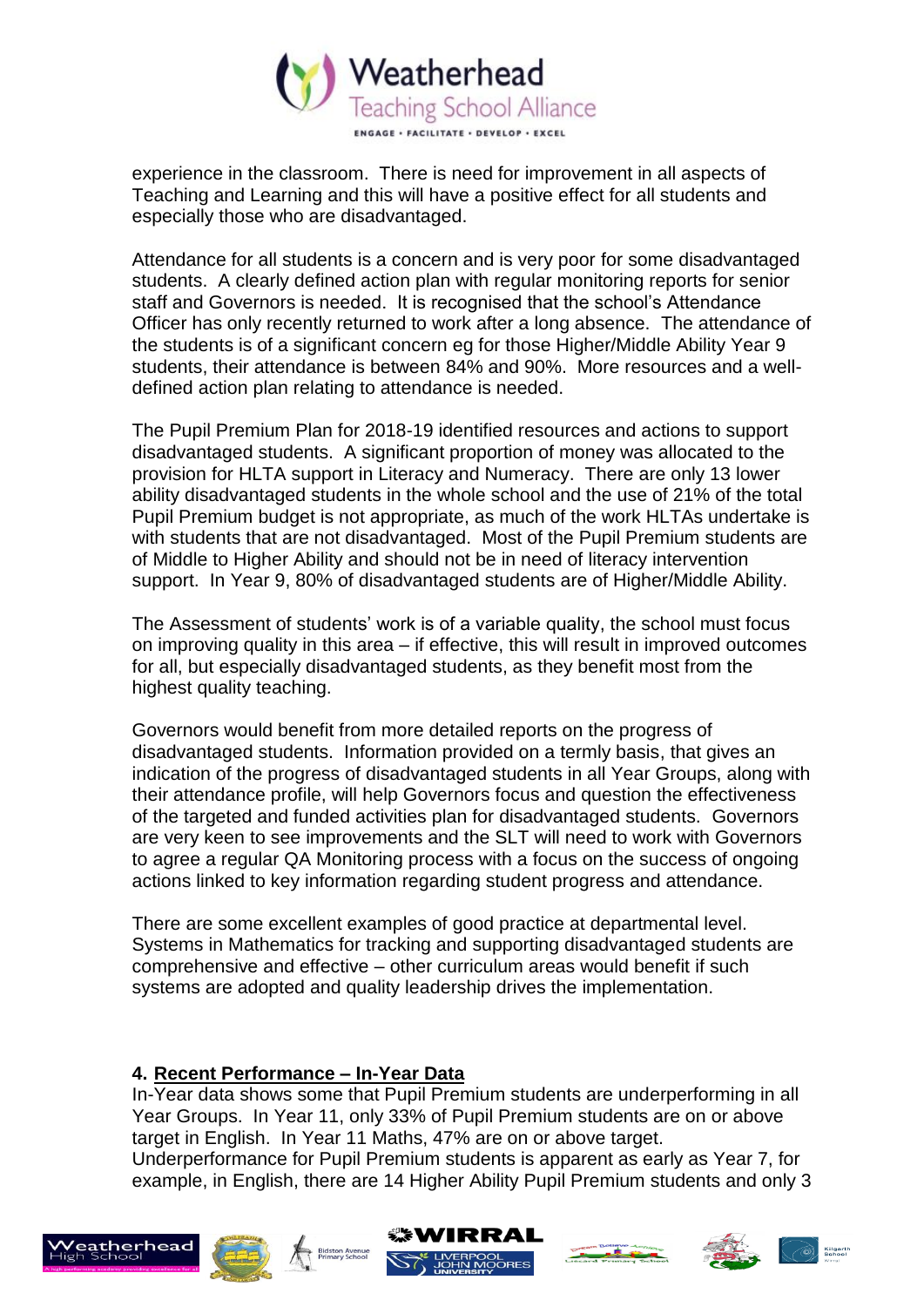

are on target. In Maths, there are 13 Higher Ability Pupil Premium students and all 13 are on or above target. There must be a detailed analysis at SLT level to understand such a variance and what needs to be done to address the issues.

## **Key Points from Exercise Book Review**

Books are marked and there is evidence of student progress and work is appropriate to their age and ability. In general, students are not always given targets for improvement (or points to expand on) and student response to teacher marking is limited. Improvements would be made if there was a greater focus on '*feed forward'* targets and students correcting and improving their work. In the sample seen, some of the marking was superficial and there was only very limited evidence of praise/reward comments. In one subject (Geography) there was a progress tracker, but the important aspects of *What went well* and *focus for improvement* were not completed.

In all the books and folders reviewed, it is very difficult to see where homework has been completed and marked. The progress of the students in their module assessments was also difficult to track. Some of the presentation of the written work was very poor and this was not commented on by the teacher – the correction of spelling was also very limited.

## *History – Yr9 Books*

- Work is marked, but there are very few comments given.
- Over use of perfunctory ticks.
- No evidence of SPAG.
- No evidence of targets for improvement.
- Some limited evidence of praise.
- No evidence of Homework marks/assessment.

#### *Yr 10 Folders*

- Assessment work marked and comments given.
- Very few targets for improvement or evidence of students improving their work.
- General presentation of work is poor.
- No Homework/Progress Tracker.

# *Geography Folders and Workbooks*

- Folders and workbooks are well organised.
- Some careful and considerate marking of work.
- There is a Progress Tracker, but this is not always completed

#### *Science Books*

- Progress checklist available but not always completed.
- Some evidence of students correcting work.
- Homework is not easily identified.









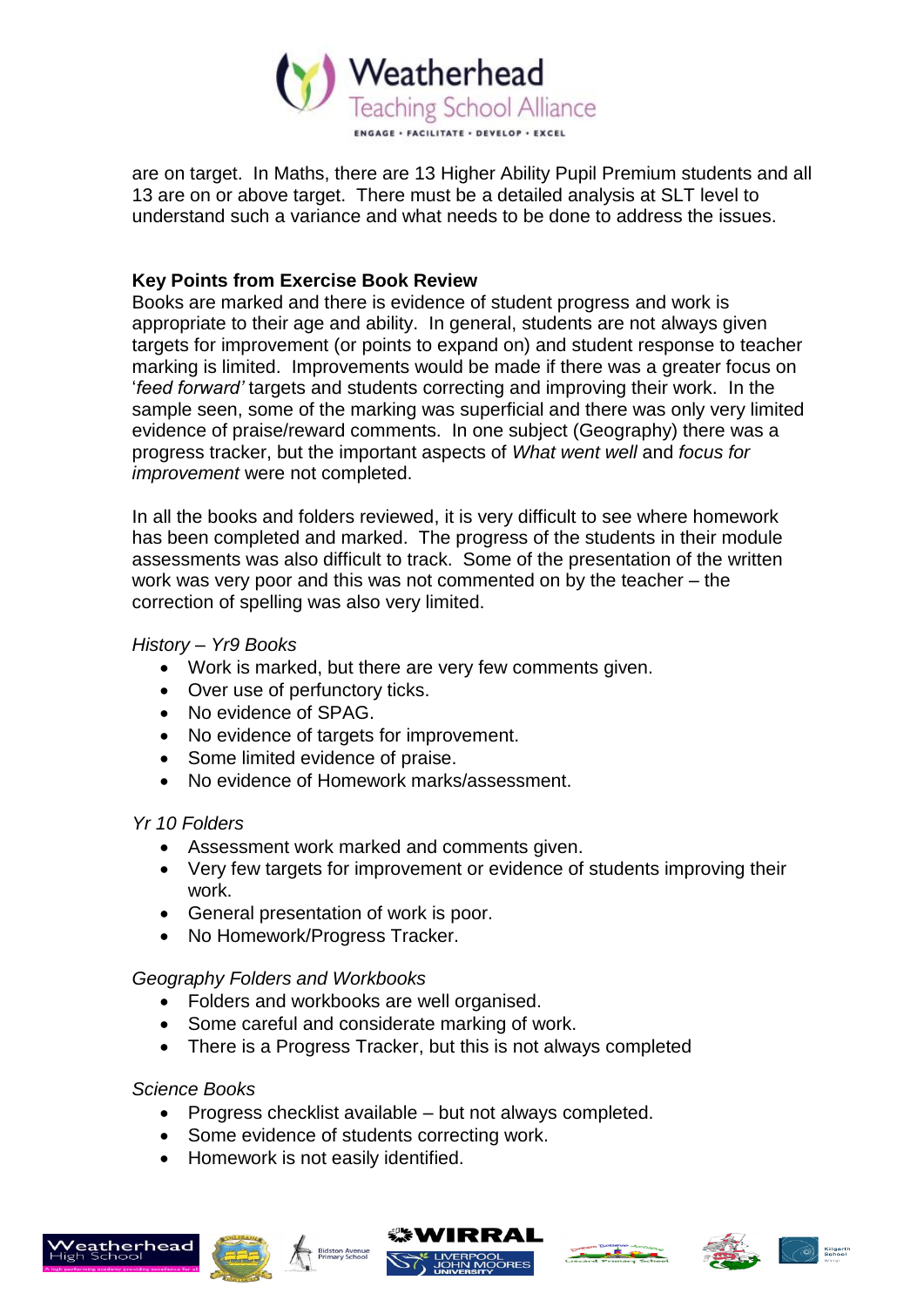

#### **Recommendations**

- Better use of teacher comments for students to respond and develop their learning.
- Improved use of praise and reward in general day-to-day marking.
- Better systems for tracking and recording progress of work and homework.

The progress of all and particularly those most in need of motivational help (Pupil Premium Students) would be improved by the recommendations regarding assessment being followed. Praise and Reward on a day-to-day lesson basis help engage and give motivation to all students, but it is especially important for those who may not have encouragement and support from their home environment.

## **Key Points from Lesson Observation (Based on 2 Lessons) English Year 11**

The lesson seen was very much teacher led, with 'hands up' responses from students.

Although engagement was generally good, the use of questioning needs to be improved to ensure a wider response – some individuals were providing most of the answers and some students were able not to contribute to questions or discussions. It appears that marking is undertaken only when students complete formal assessments – this is not sufficient to ensure that student progress is regularly checked and that the ongoing work is completed and corrected. The organisation of the work in folders was very poor – especially in a proportion of boys' files. Work and A4 sheets were out of sequence, some assessments were missing and in general, the student and the teacher would have found it difficult to track progress. There was no consistency in ensuring that students respond to the teacher feedback in assessed work. In general, presentation of the work was not of a high enough standard, for some boys, if the poor presentation in class is replicated in GCSE examinations, this will result in the loss of a significant number of marks.

#### **Maths Year 7**

The students were working well and fully engaged in problem solving activities. The teacher was supporting individuals and groups of students. The climate for learning was good and the work was at an appropriate level for the age and ability of students.

#### **Exclusions**

Short Term Exclusion data indicates that the performance of Pupil Premium students is not significantly affected by absence caused by exclusion from school.











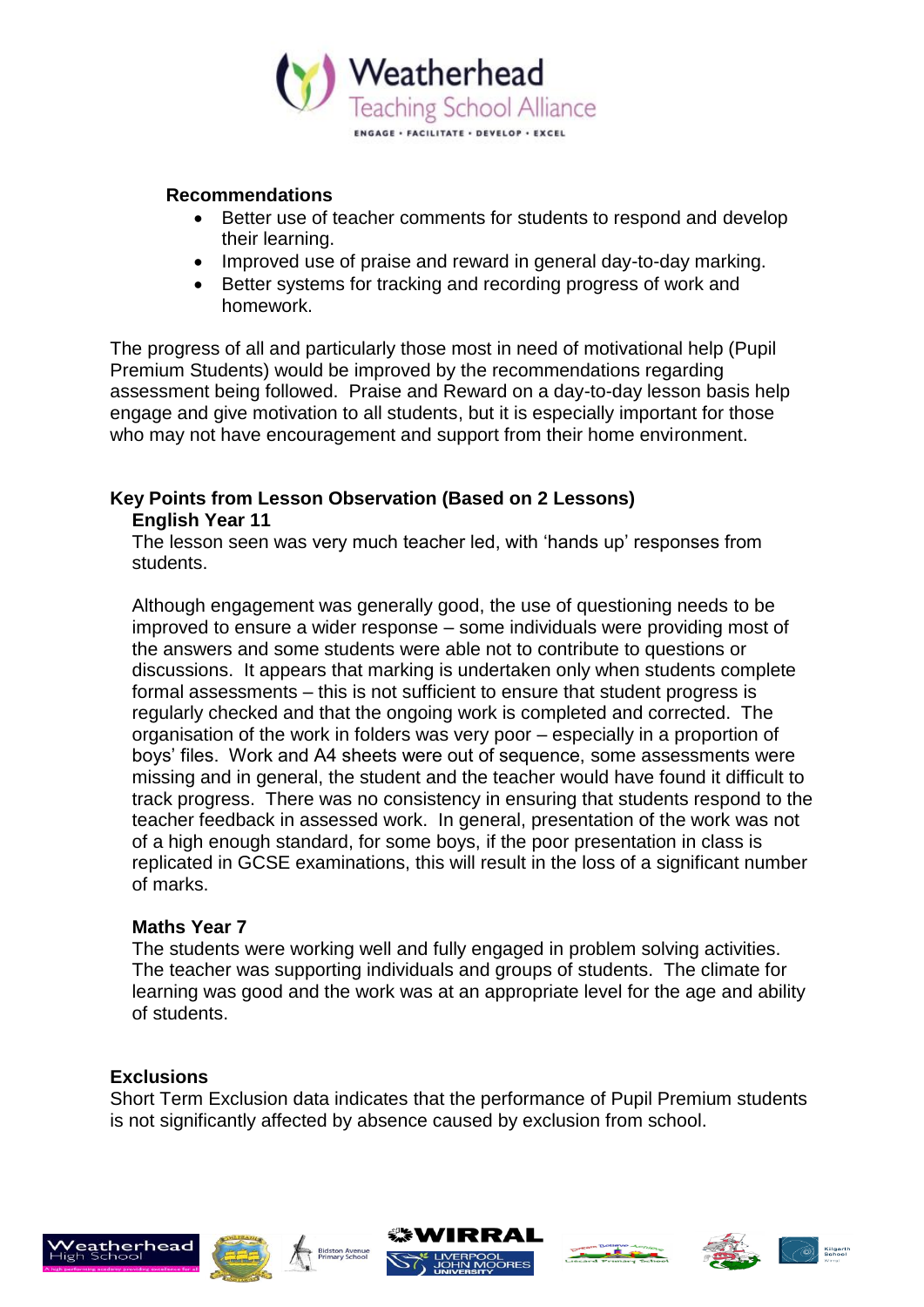

### **Key Points from Meeting with Staff**

The Attendance Officer has now returned to school after a long-term absence and recognises the magnitude of challenge to improve attendance for all students and in particular, Pupil Premium students. Systems are in place and it is important that the school ensures a focussed and targeted approach to address the issues related to disadvantaged students. The Attendance Officer will need support from the senior team to co-ordinate and enhance the action the school takes to improve in this area. Regular, half-termly monitoring review meetings with the senior team and an evaluation of the success of the actions taken will be essential.

The meetings with HLTAs and staff member in charge of Literacy indicated that much of their work is not with Pupil Premium students. There is a small number of Low Ability disadvantaged students in the school and much of the work is directed to support other students that need help. The SLT need to consider this issue when allocating money for HLTAs and Literacy from the Pupil Premium pot

There appears to be a very good template and programme of action for mapping the needs of Pupil Premium students in Mathematics. After each data entry, student progress is reviewed and action plans and intervention, including contacting parents is put in place for disadvantaged students. The number buddy scheme in Maths appears to be working well.

The HLTA is used in Maths and is used to help all students and this includes Pupil Premium students. The HLTA attends all Maths meetings and this is an example of good practice. There is a recognition by the AHT that the Head of Maths and the team are very hard working and the leadership sets very high standards and this is a beacon of success in the way the team is managed and led.

Staff believe that pastoral and academic links need to be improved and communication and identification of responsibility needs to be clarified.

Some staff believe that over the last few years, the school had taken its eye off the ball in relation to enhancing the quality of Teaching & Learning to meet the demands of the new and more challenging GCSEs.

Staff believe that the new class charts to identify issues in relation to behaviour are working well and there was a recognition that a small number of boys, in particular Year 10 and potentially Year 8, have most of the issues relating to discipline.